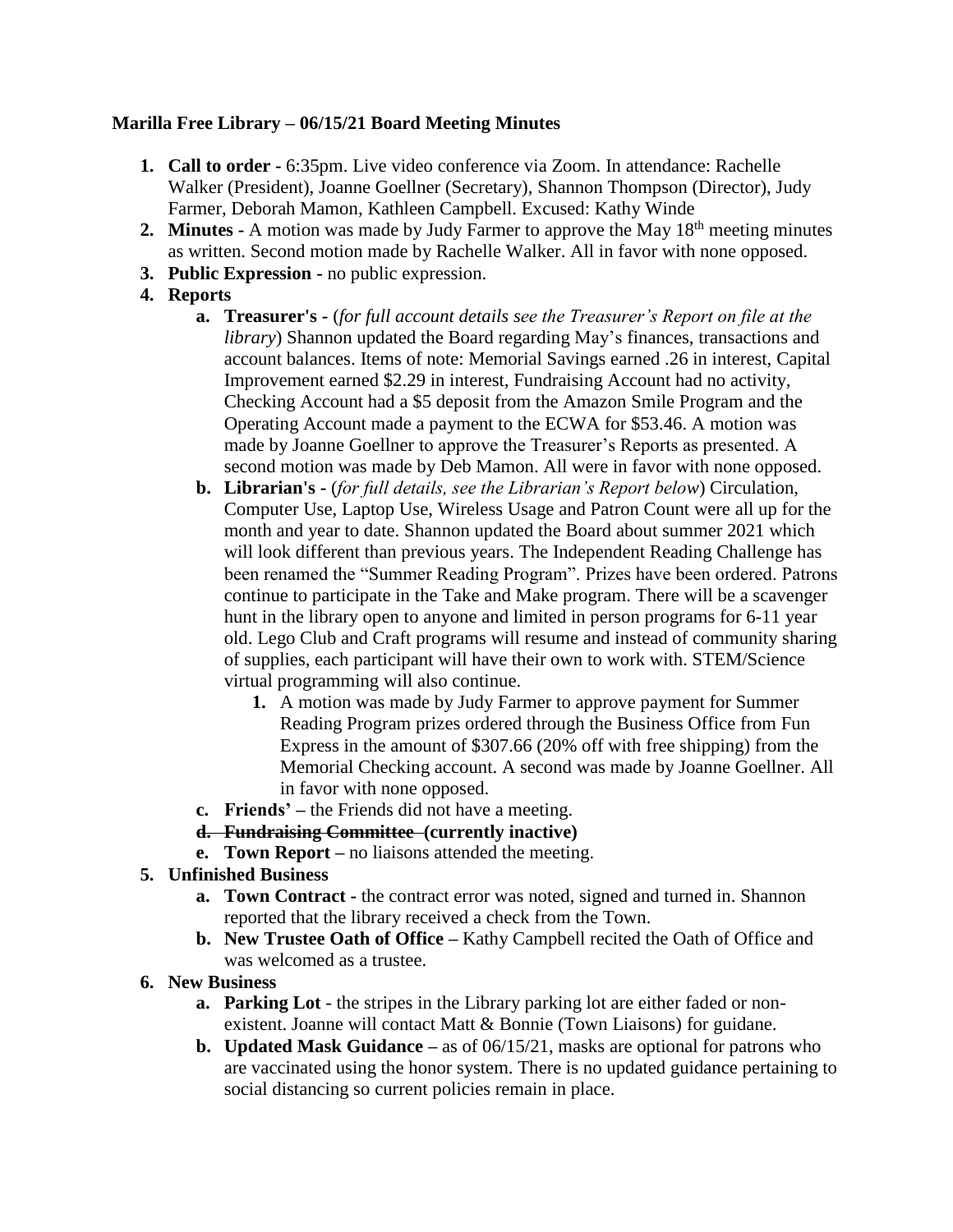- **c. Banking –** tabled until next meeting. Deb volunteered to procure more information.
- **d. HDE**  requested light and outlet work has been completed.
- **e. Garbage Pickup** the Library currently does not have sanitation pickup and would like to set it up. Joanne will contact the Town Liaisons for guidance.
- **f. Sharon Kelly** would like to attend a meeting.
- **g. Girl Scouts**  a local troop has requested use of the meeting room starting in September.
- **h. Building Alarm**  alarm went off twice in one day, 3:30am front door and basement and 9:30am front door. Cause is unknown.
- **7. Other Business** 
	- **a. Payroll Report –** shared by Rachelle via email.
	- **b. Executive Session -** The Board entered into Executive Session at 7:06pm to discuss personnel matters. A motion was made by Deb Mamon to adjourn Executive Session at 7:09pm. A second was made by Joanne Goellner. All were in favor with none opposed. No formal actions taken during Executive Session.
- **8. Next Meeting: 07/20/21 at 6:30 pm** via Zoom unless Executive Order lifted.
- **9. Adjournment -** There being no further business to conduct, a motion to adjourn the meeting was made by Kathy Campbell at 7:14pm with a second by Deb Mamon. All were in favor with none opposed.

Meeting Minutes Respectfully Submitted, July 10<sup>th</sup> 2021, by Joanne Goellner, Secretary.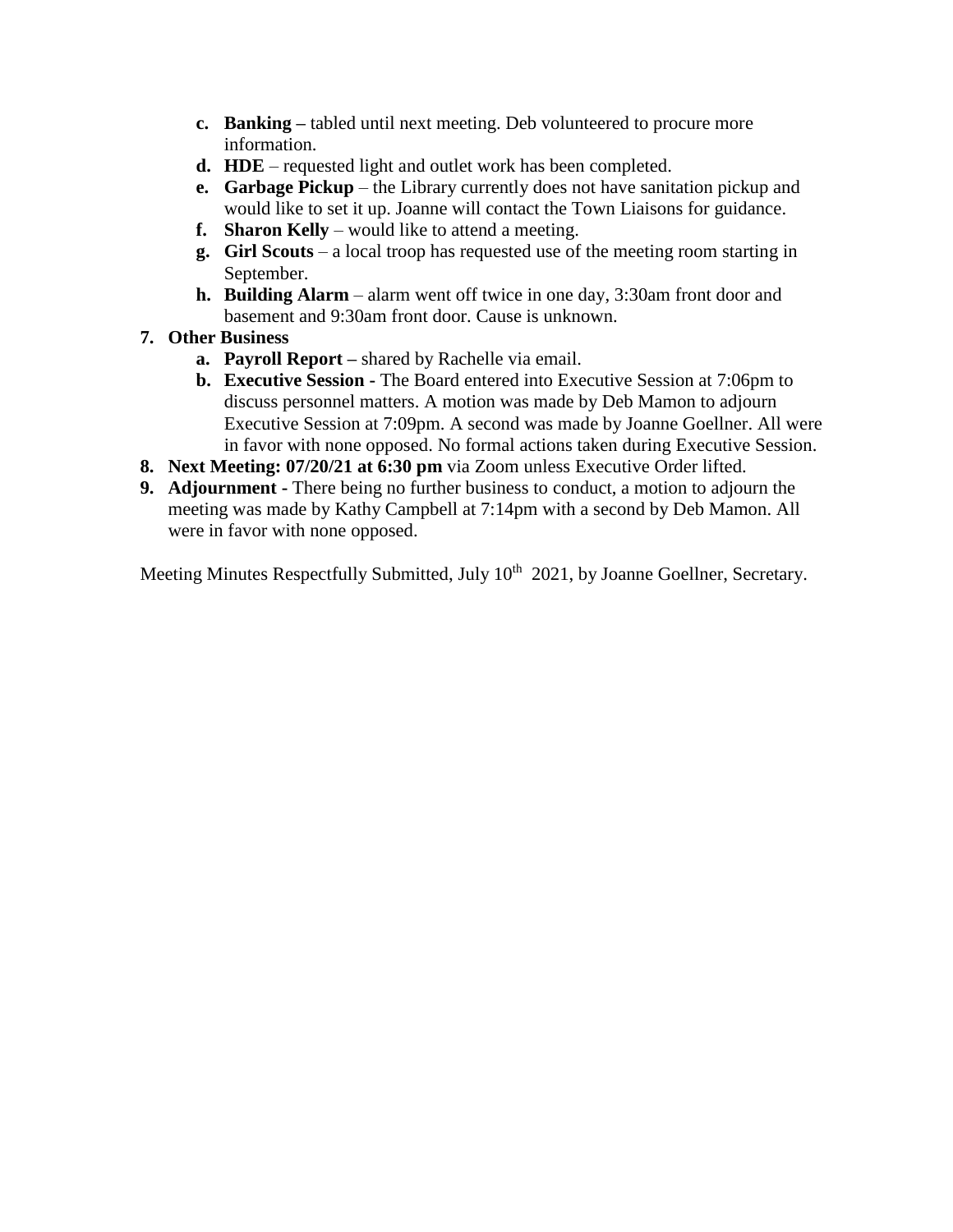### **Librarians Report –** June 15, 2021

## *Operating Budget*

#### *Receipts*

May Receipts: \$72.69 (\$56.99 Fines / \$1.80 Copies / \$8.90 Print / \$ Disk) *Receipts year to date*: \$ 3,647.19 (includes \$3,298 System Appropriation) This represents fine/copy/print revenue. This year our revenue commitment is \$2,302.

## *Expenditures*

May: \$53.46 *Expenditures year to date:* \$2,263.31 This year our expenditure allotment is \$5,600.

## *Circulation*

May was 2,157. This was up by 2,144 or 16492.3% Year to date is 11,328. This is up by 3,352 or 42%

## *Computer Use*

May was 33. This was up by 33 Year to date is 223. This is up by 67 or 42.9%

## *Laptop Use*

May was 8. This was up by 8 Year to date is 60. This is up by 17

#### *Wireless Usage*

May was 95. This was up by 89 or 1483.3% Year to date is 483. This is up by 145 or 42.9%

#### *Patron Count*

May was 946. This was up by 946 Year to date is 4,254. This is up by 1,057 or 33.1%

#### *Programs*

- **In-Library Take and Makes**
	- o Memorial Day Theme **(10 participated)**
	- o Father's Day Theme
- Read Down Your Fines **(2 participated)**

#### *Summer 2021*

- **Tails and Tales**
- **Summer Reading Challenge** (formerly Independent Reading Program)
	- $\circ$  Ordered prizes will be invoiced by Central
- **Take and Makes**
- **Scavenger Hunt**
- **In-Person Programs** (for 6-11 year olds)
	- o Socially Distanced
	- o Limited number of spots registration will be required
	- o Masks